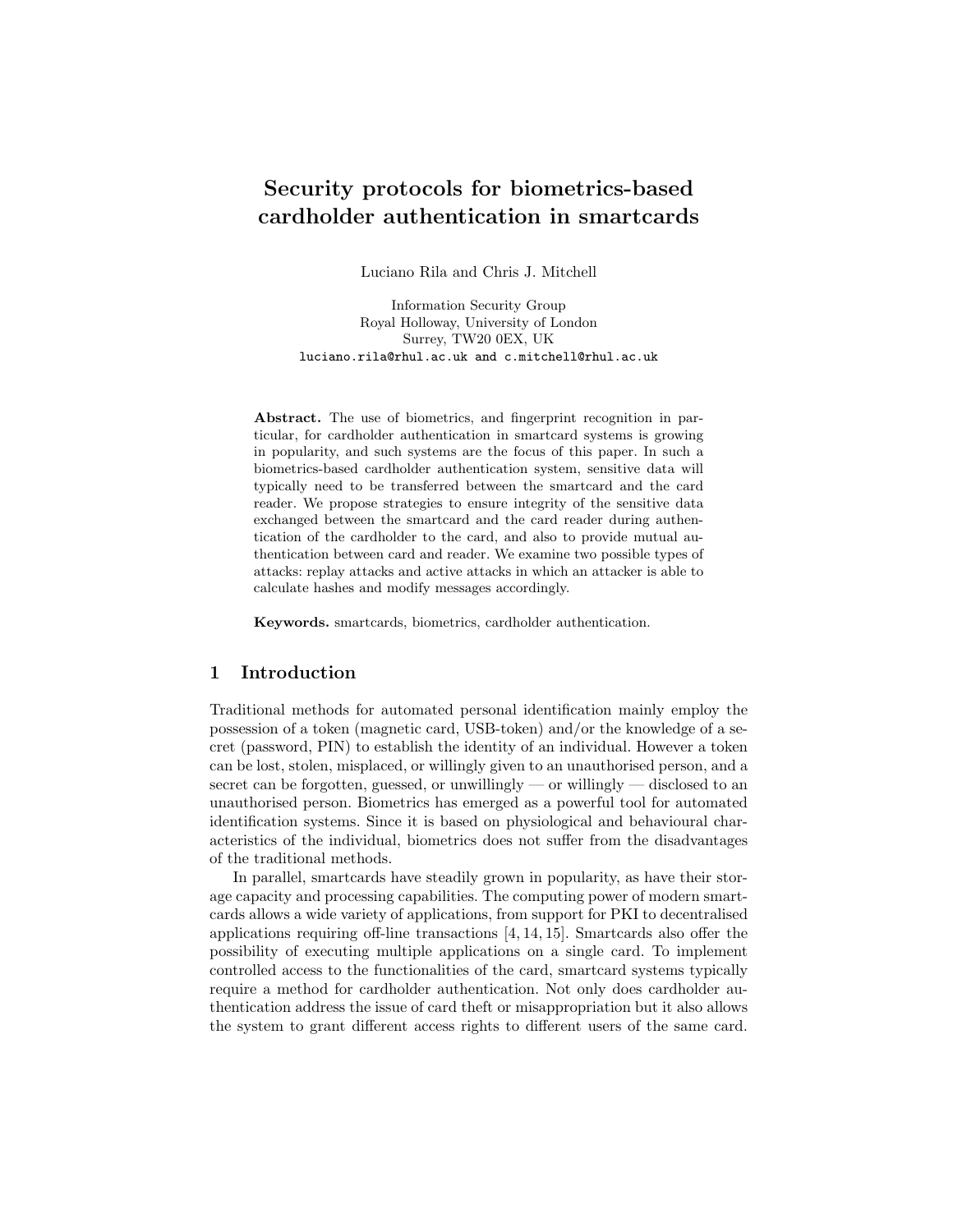An example of the latter can be drawn from health care applications where the patient and the physician access the same card belonging to the patient.

Biometrics and smartcards have the potential to be a very useful combination of technologies. On the one hand the security and convenience of biometrics allow for the implementation of high-security applications on smartcards. On the other hand smartcards represent a secure and portable way of storing biometric templates, which would otherwise need to be stored in a central database. Among the various biometrics technologies in use today, fingerprint recognition seems to be particularly suitable for smartcard systems.

A smartcard system is composed of two main physical units: the smartcard itself and the card reader. Depending on how the logical modules of the biometric system are distributed between the card and the card reader, biometrics-based cardholder authentication may require the transmission of sensitive data, such as a biometric live sample or a biometric template, between the two units. It is therefore fundamental to ensure the integrity of transmitted data during cardholder authentication. It is also important to provide mutual authentication between the two units, so as to prevent use of fraudulent cards or card readers.

In [3], weaknesses of the biometric system model are identified and some countermeasures are suggested, although no particular security protocol is proposed. Moreover, no assumptions as to the actual architecture of the system is made and the analysis is rather general in nature. In this paper, we analyse a specific system architecture that reflects the current state of the art for smartcard systems. Our focus is on security issues associated with the communications link between the smartcard and the card reader during fingerprint-based cardholder authentication. We propose strategies to ensure integrity of the data exchanged between the smartcard and the card reader, and also to provide mutual authentication between the two components. We examine two possible attacks: replay attacks, and active attacks in which an attacker is able to make minor modifications to the messages.

For the purposes of this analysis we do not make any assumptions about encryption or other cryptographic protection of the card/card reader communications link. Note that, in many cases, the requirements for high speed data transfer across this link, combined with the limited computational capabilities of the card, may severely limit the possibilities for such protection. We also assume throughout that fingerprint recognition is used as a method of cardholder authentication to the smartcard.

Given our focus on card/reader communications link, we make other simplifying assumptions. We assume that the smartcard is a tamper-proof device and any transmission between biometric system modules taking place within the card is therefore secure. We do not discuss the impact of using fake biometrics, such as plastic fingers, to fool the system, although it was shown in [17] that this is a possible attack with the current technology. This is an issue relating to the fingerprint-based biometric technology itself, and as such is outside the scope of this paper.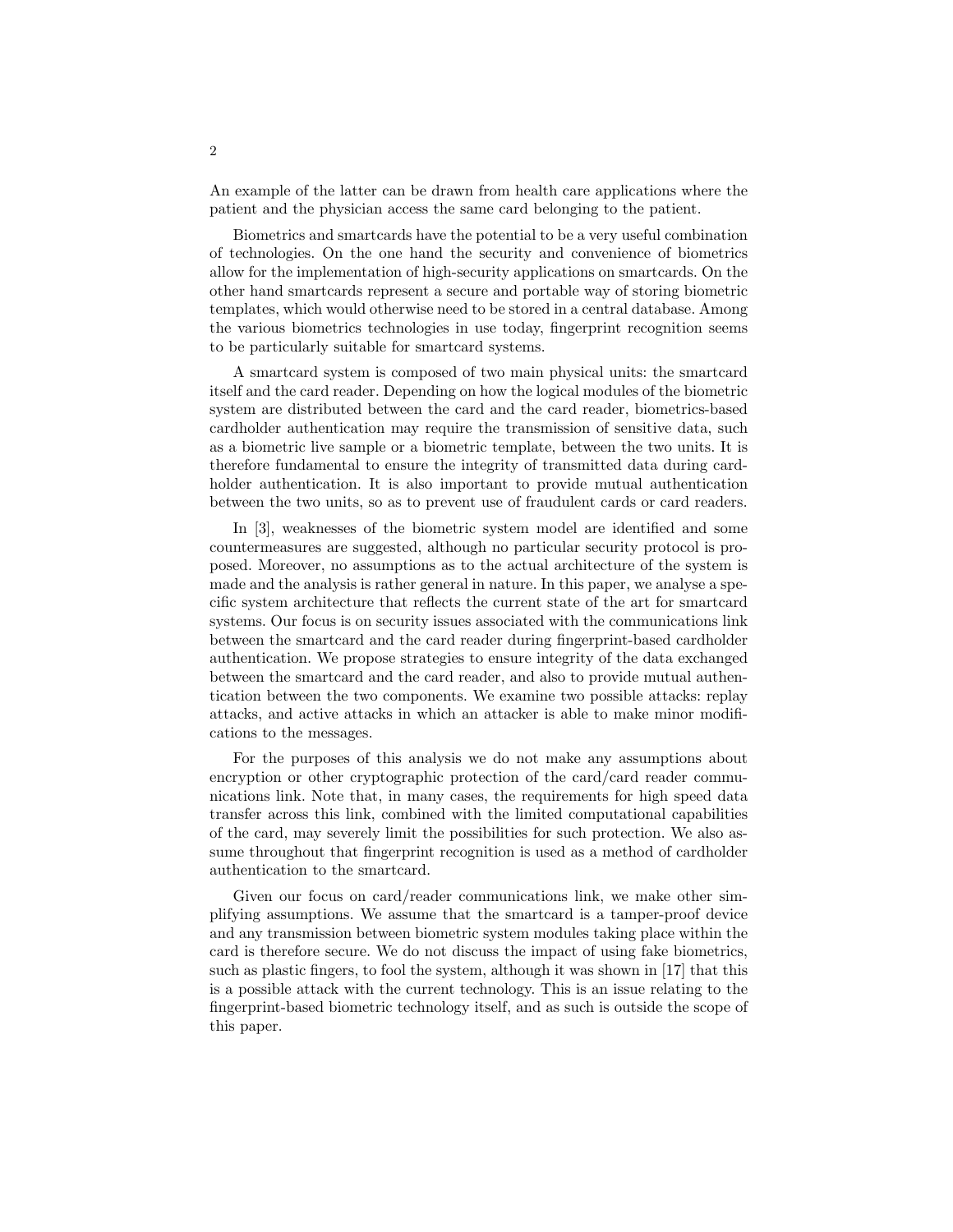This paper is organised as follows. In Section 2 we define the system architecture analysed in this paper. In Section 3 we identify the possible threats to the communications link and propose two security protocols to prevent replay attacks. In Section 4, we discuss active attacks and propose security protocols to prevent them. We also propose a security protocol for mutual authentication of the smartcard and the card reader and analyse some methods for sharing of a secret key between the card and the reader. Finally we present our conclusions in Section 5.

# 2 Biometric System Architecture

## 2.1 General model for biometric authentication

According to [5], a general biometric system is composed of the following logical modules:

- 1. Data collection subsystem;
- 2. Signal processing subsystem;
- 3. Matching subsystem;
- 4. Storage subsystem;
- 5. Decision subsystem;
- 6. Transmission subsystem.

A block diagram for the general authentication model is given in Figure 1. The authentication process involves the raw biometric data of the claimant being captured in the data collection subsystem by an input device or sensor, and then transferred to the signal processing subsystem where the feature extraction takes place. The matching subsystem receives the extracted features from the signal processing subsystem and retrieves the biometric reference template associated with the claimed identity from the storage subsystem. The matching subsystem then compares the submitted biometric sample with the reference template yielding a score, which is a numeric value indicating the degree of similarity between the submitted sample and the reference template. The decision subsystem receives the score and, according to a confidence value based on security risks and risk policy, decides whether to accept the claimant or not. The authentication decision is finally passed on to the application.

Note that these are logical modules, and therefore some systems may integrate several of these components into one physical unit.

#### 2.2 Biometric system architecture in a smartcard system

The architecture of the biometric system within a smartcard system, i.e. how the logical modules of the biometric system are distributed between the smartcard and the card reader, determines the nature of the data to be transferred between the card and the card reader during biometric-based cardholder authentication. Hence different architectures are open to different threats. If all modules of the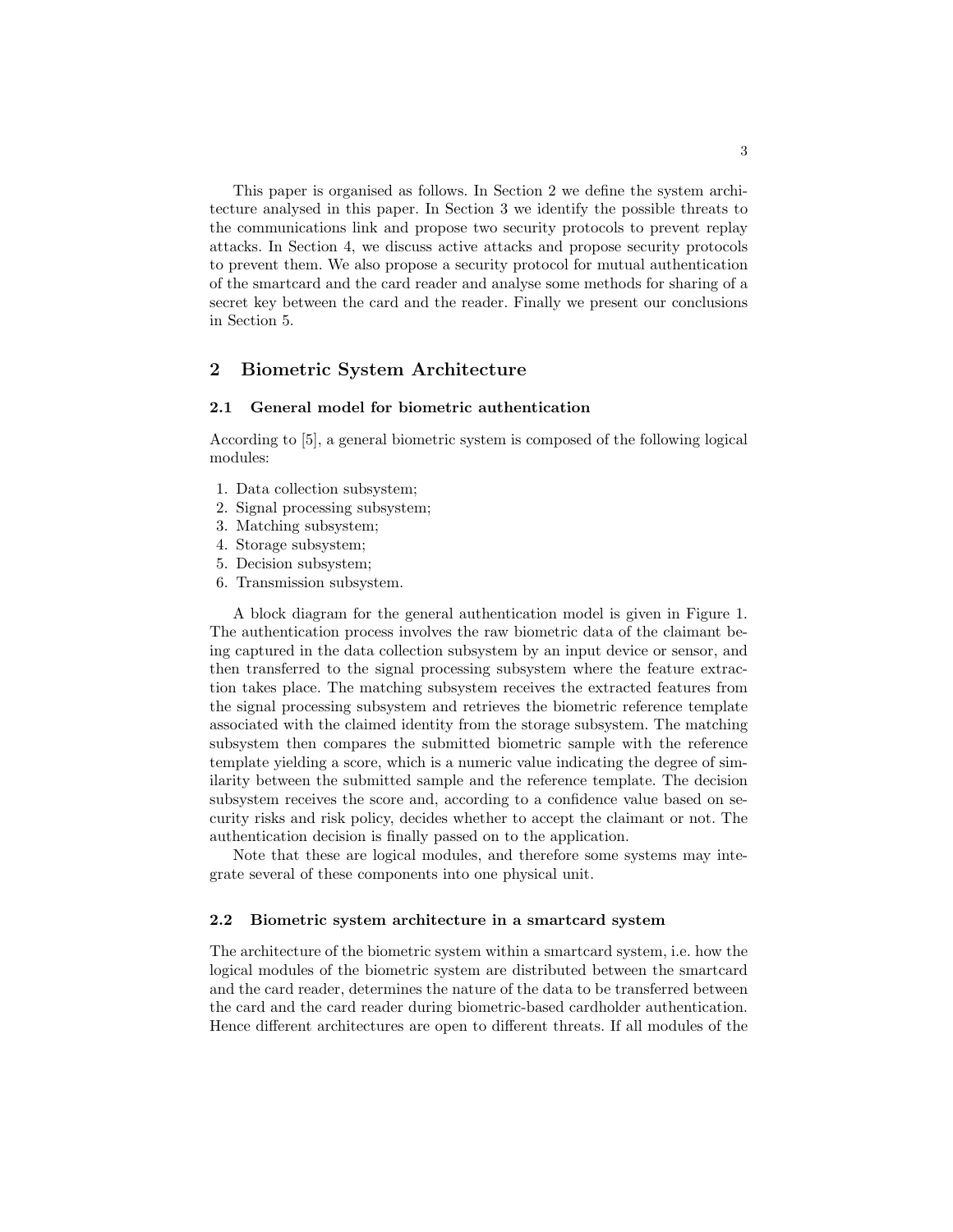

Fig. 1. General model for biometric authentication.

biometric system reside in the card, the whole cardholder authentication process takes place on the card and therefore no data transfer is needed. Provided that the card is a secure physical entity, this is the most secure architecture possible. However it is also the most costly and, with current technology, it is still a challenge to manufacture an ISO-compliant card containing all the modules of the biometric system.

Current biometrics-based smartcard systems must therefore distribute the modules of the biometric scheme between the card and the card reader in some way. In general, the signal processing module is very likely to be located in the card reader, since it requires both significant computational power and, most significantly, large amounts of RAM, and these requirements are likely to be beyond the capabilities of current smartcards. The location of the other modules, however, varies according to the system design and the biometric technology being used.

For fingerprint recognition, a recent prototype implemented in the Finger Card project [18, 13] has incorporated all but the signal processing module of the biometric system into the smartcard. Within such an architecture, the biometricsbased cardholder authentication is carried out as follows. The fingerprint image is collected by a sensor on the smartcard and transferred from card to reader. The reader performs feature extraction only, and transfers the extracted features back to the card. The card then performs the matching process and reaches the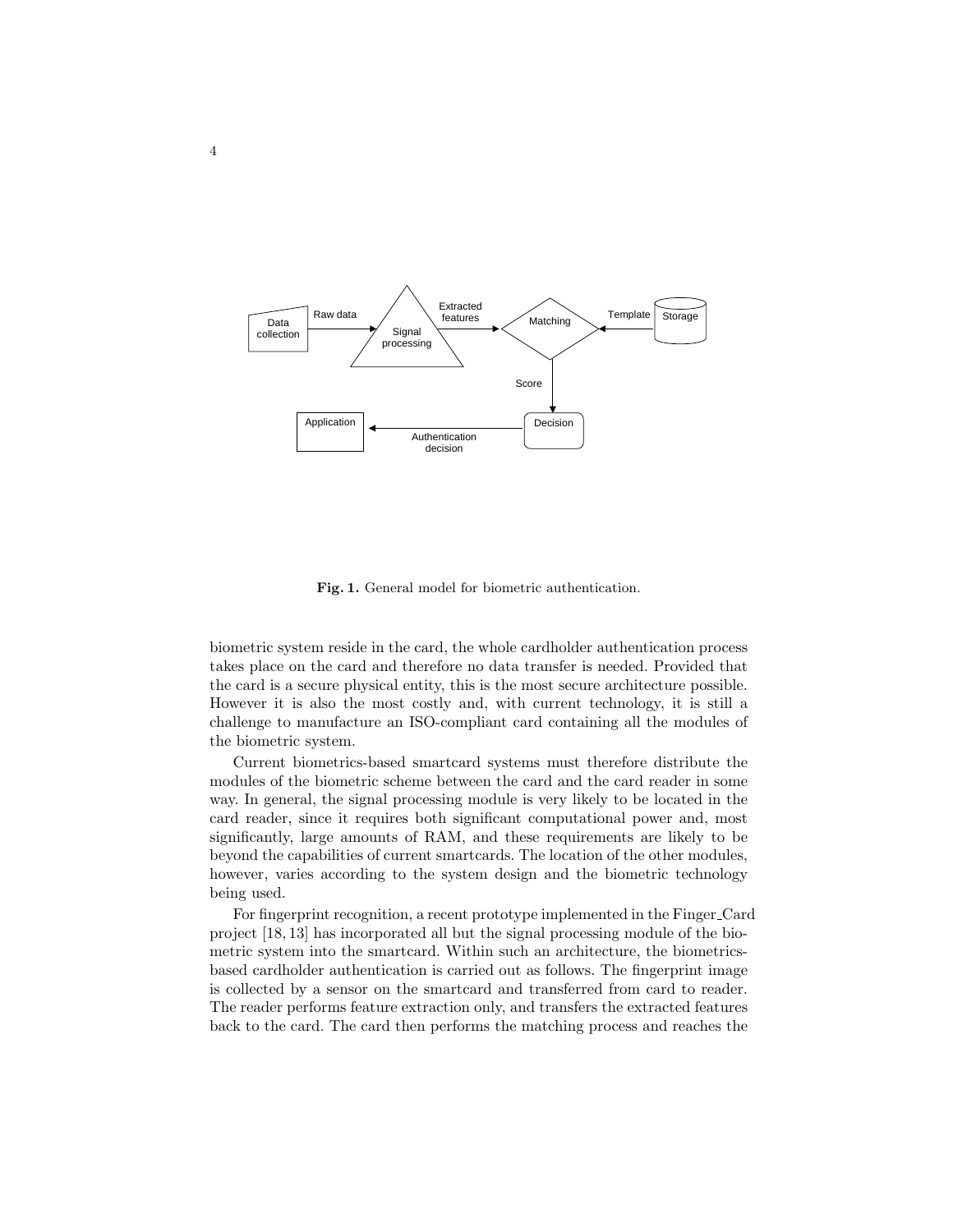authentication decision. This architecture is represented in Figure 2 and is the basis of our analysis throughout the remainder of this paper.



Fig. 2. The architecture of the biometrics-based authentication system within a smartcard system.

## 3 Replay Attacks

In this paper we focus on possible attacks to the biometrics-based cardholder authentication process. For the purpose of this analysis, we assume that the smartcard is a tamper-proof device, and hence trust the security of any transmissions between those modules of the biometric system within the card. We therefore assume that the only communications link open to attacks is that between the smartcard and the card reader. The main threats to this link can be divided into threats to the 'up-link' (i.e. smartcard to reader) and 'down-link' (i.e. reader to smartcard).

In this section we assume that a possible attacker can only listen to the communications channel, record messages, and/or subvert the protocol by replaying old messages, but the attacker is unable to modify messages or create new messages. This is known as a replay attack [14]. Challenge-response protocols [9–11] and zero-knowledge based protocols [12] may be used to counteract replay attacks.

#### 3.1 Possible threats

Suppose that an attacker is able to insert a bug in the communications link so that he can record the messages being transferred, and he can also intercept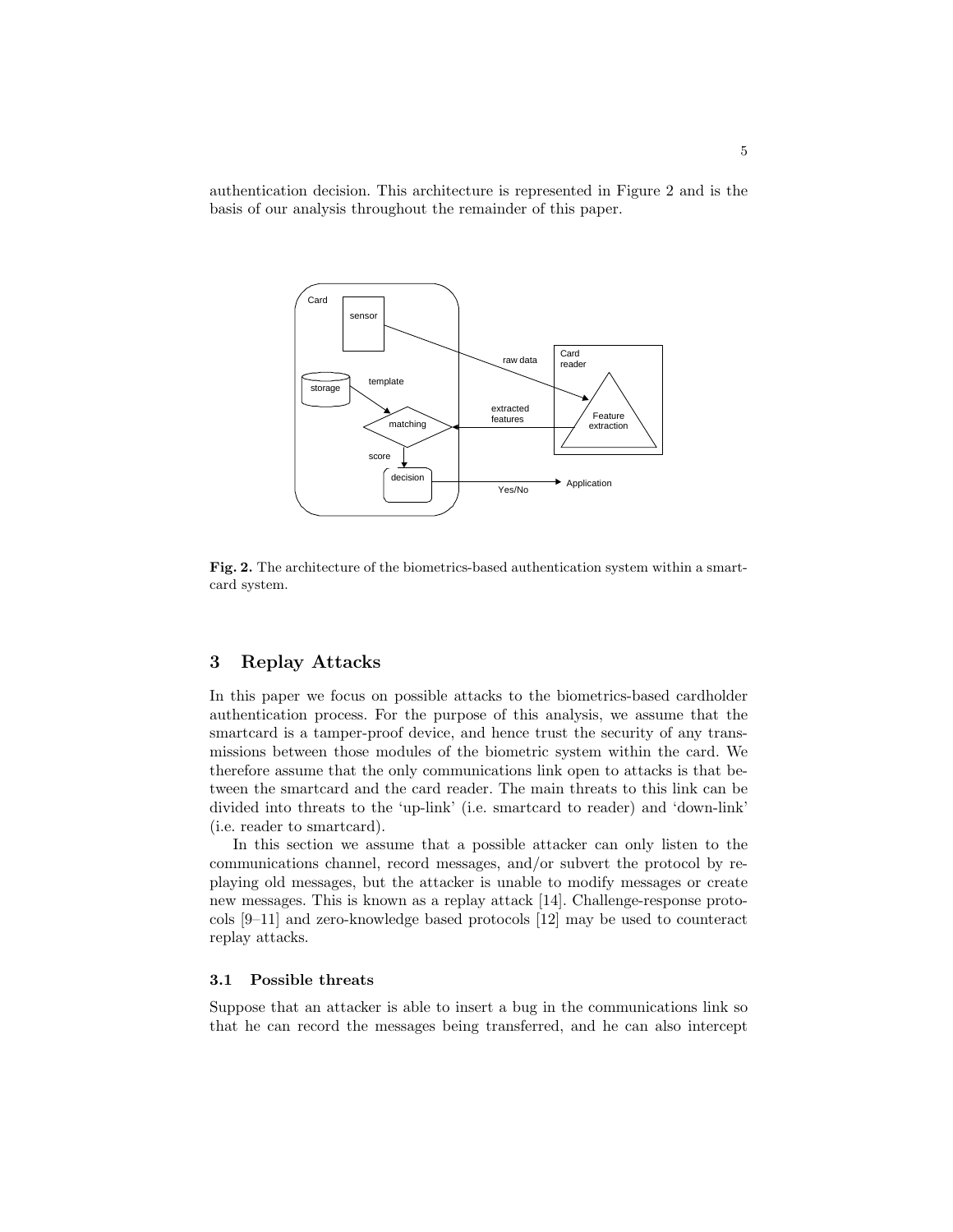messages and replace them with old recorded messages. According to [16], the main threats to the communications link are as follows:

- 1. Up-link threats: an attacker can record the fingerprint image sent from card to reader while the legitimate cardholder is authenticating himself to the card. Once the attacker is in possession of a legitimate fingerprint image, he can steal the card, insert the card into the card reader, intercept whatever fingerprint image (probably his own) is being transferred to the card reader, and replace it with the legitimate fingerprint image. The card reader would then extract the features from a legitimate fingerprint image, and send them to the card which would most probably authenticate the user (an attacker) to the card.
- 2. Down-link threats: another possibility would be to record the (genuine) extracted features sent via the down-link, when the legitimate cardholder is authenticating himself to the card. As before, the attacker can steal the card once in possession of a set of extracted features for the legitimate cardholder. When required to authenticate himself to the card, he can use his own fingerprint to enable the protocol to proceed. The card reader will extract the features from his illegitimate fingerprint image, which the attacker then intercepts and replaces with the legitimate set of features when they are sent across the down-link so that the attacker is authenticated to the card.

Note again that we are assuming here that the attacker can neither modify the messages nor create them, only replay them. Note also that both these attacks require the attacker to monitor card/reader communications when the card is in use by its legitimate holder, prior to stealing or otherwise misappropriating the card.

In the next two sections we propose two different security protocols designed to address the threats we have just described.

#### 3.2 Security protocol using a random string generator on the card

In this protocol, the freshness of the data is ensured by the use of random strings and hash functions. The following protocol prevents both replay attacks.

- 1. The reader generates a random string  $R_1$  and sends it to the card.
- 2. The card (in fact the fingerprint sensor on the card) captures the fingerprint image ( $BioData$ ), generates a random string  $R_2$ , and sends to the reader:  $R_2$  || BioData ||  $h(R_2 \parallel R_1 \parallel BioData)$ . Note that h denotes a cryptographic hash-function (see, for example, [14, 6]), and || denotes concatenation of data items.
- 3. The reader computes  $h(R_2 || R_1 || BioData)$  and verifies that it is identical to the value sent by the card.
- 4. The reader extracts the features  $(EF)$  from the fingerprint image and sends to the card:  $EF \parallel h(R_1 \parallel R_2 \parallel EF)$ .
- 5. The card computes  $h(R_1 \parallel R_2 \parallel EF)$  and verifies that it is identical to the value sent by the reader.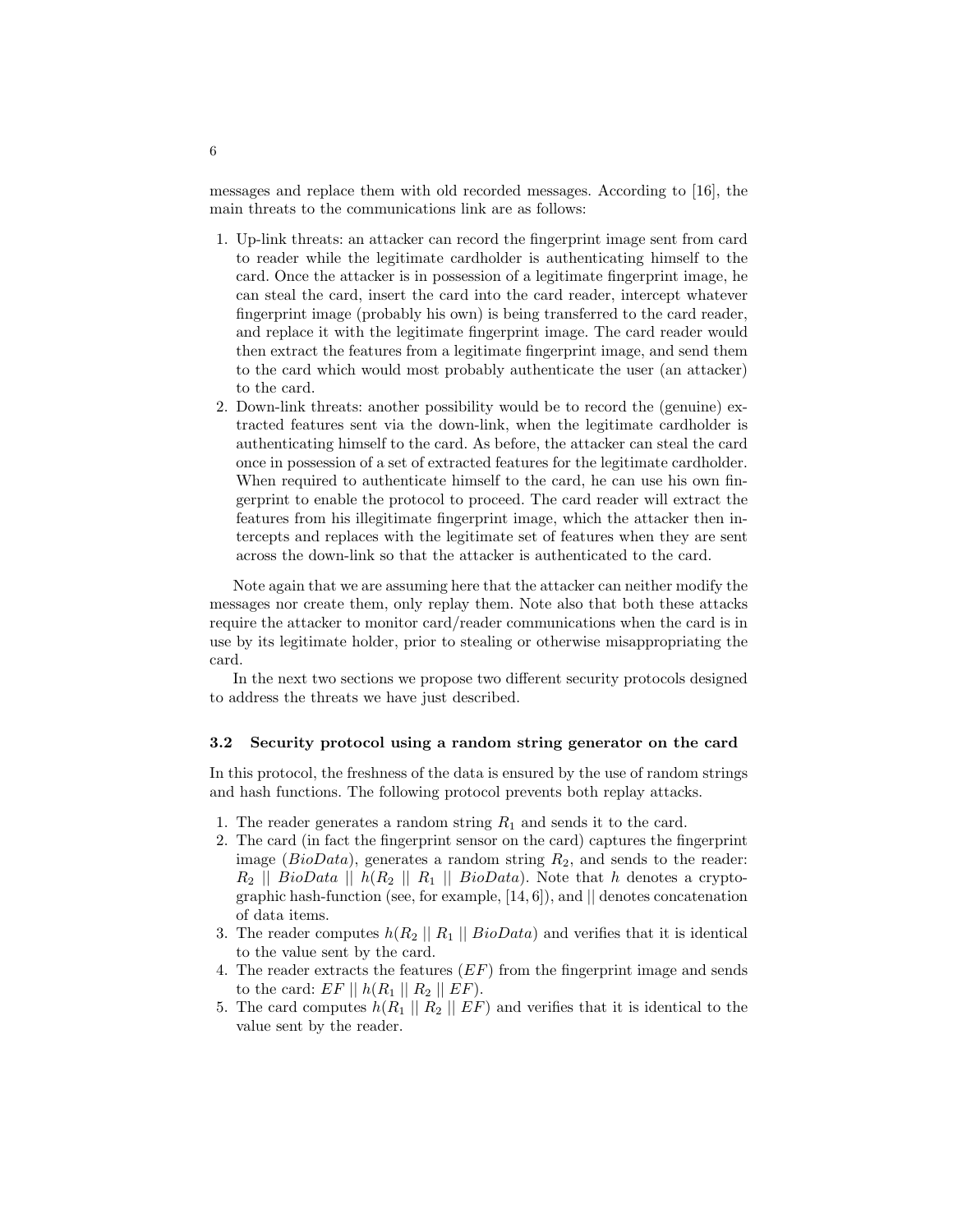Since the reader generates a new random string  $R_1$  for each transaction, if the value  $h(R_2 \parallel R_1 \parallel BioData)$  received by the reader is correct, then the message from the card is not a replay of an old message. Therefore steps (1), (2), and (3) prevent the up-link threat.

The down-link threat is prevented in steps (4) and (5). Since the card generates a new random string  $R_2$  for each transaction, if the value  $h(R_1 \parallel R_2 \parallel EF)$ received by the card verifies correctly, then the message from the reader to the card is not a replay of an old message.

Note that this protocol also partially ensures the integrity of the data being transferred in both directions even though integrity is not an issue when replay attacks are considered. In the up-link, any change in BioData during transmission would result in an incorrect hash-code  $h(R_2 || R_1 || Bi_0 Data)$  in step 3. In the down-link, any change in EF during transmission would result in an incorrect hash-code  $h(R_1 \parallel R_2 \parallel EF)$  in step 5. Of course, a sophisticated attacker could change the data and also recompute the hash-value; however, such an attack requires a level of sophistication beyond the scope of the countermeasures considered in this section.

#### 3.3 Security protocol using biometric data as a random string

The nature of biometric data is such that two different measurements of the same biometric feature from the same person are very likely to be different, although the difference may be small. For example, when fingerprint recognition is used, the fingerprint image captured by the sensor may vary, e.g., due to skin conditions, dirt, grease, or the position in which the finger is placed on the sensor. The biometric data can therefore be regarded as a unique random string for each transaction, and can as such be incorporated by the card into the security protocol. Although this approach may restrict the possible values for the random string, it may have practical advantages if generating a random string is a demanding task for the smartcard.

The protocol presented in the previous section would then be modified as follows:

- 1. The reader generates a random string R and sends it to the card.
- 2. The card captures the fingerprint image  $(BioData)$  and sends to the reader:  $BioData \parallel h(BioData \parallel R).$
- 3. The reader computes  $h(BioData || R)$  and verifies that it is identical to the value sent by the card.
- 4. The reader extracts the features  $(EF)$  from the fingerprint image and sends to the card:  $EF \parallel h(EF \parallel h(BioData \parallel R)).$
- 5. The card computes  $h(EF || h(BioData || R))$  and verifies that it is identical to the value sent by the reader.

As in the previous section, a new random string  $R$  is generated by the reader for each transaction, and the use of the hash-code  $h(BioData || R)$  prevents replay attacks in the up-link — steps  $(1)$ ,  $(2)$ , and  $(3)$ .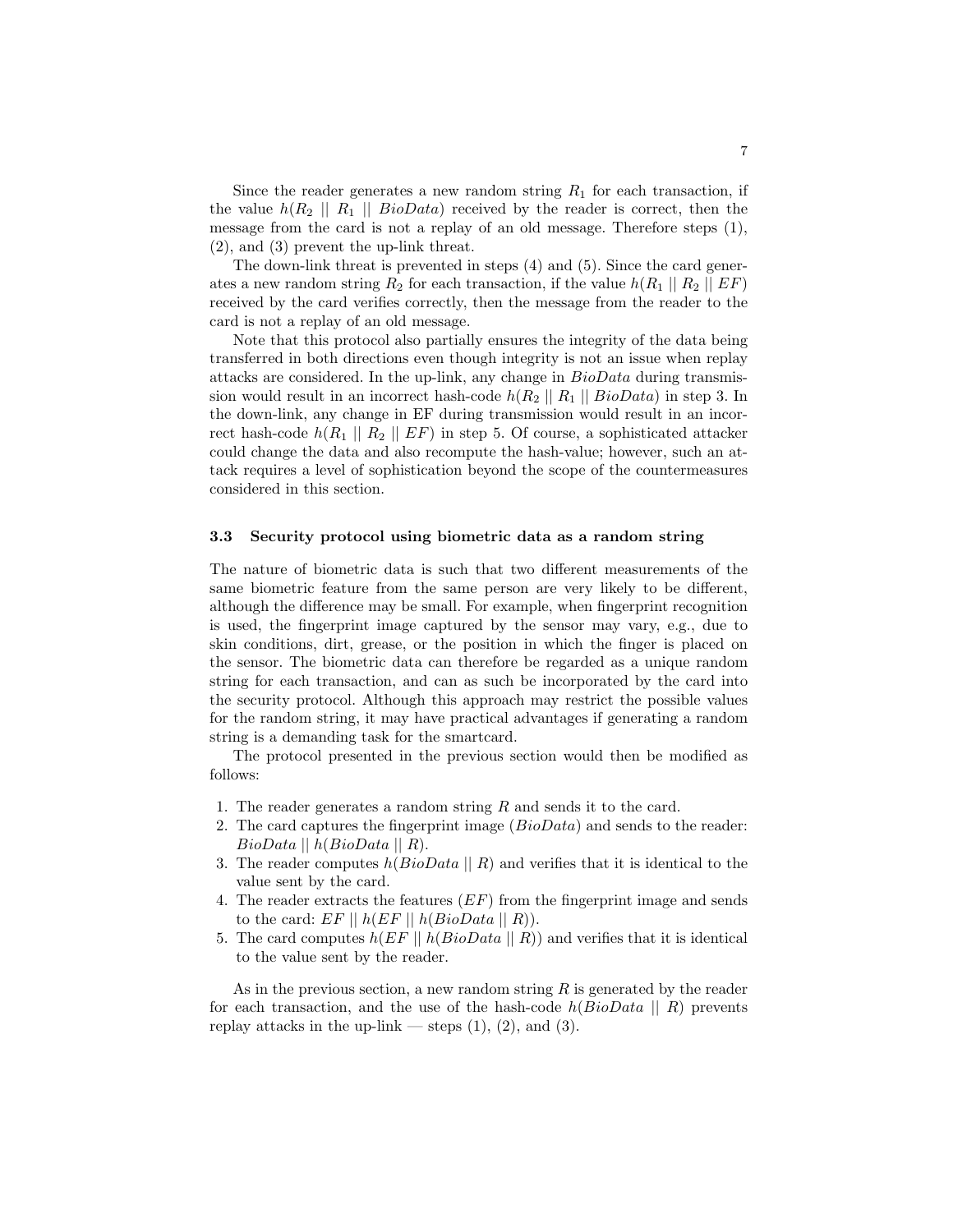The down-link threat is prevented in steps (4) and (5). Under the assumption that the biometric data is very likely to be different at every collection, BioData plays the role of a random string generated by the card. When the reader returns to the card the value  $h(EF || h(BioData || R))$  in step (4), the verification of the hash-code in step (5) ensures that this is not a replay of an old message.

Note again that this protocol also partially ensures the integrity of the data being transferred in both directions.

## 4 Active Attacks

Suppose now that the attacker can modify messages and also knows the details of the protocol being used (including the hash-function). Since we have assumed that all data (including the random strings) are transferred in plaintext, the protocols of Section 3 can be defeated, since the attacker could intercept either the fingerprint image or the extracted features and simply generate the hashes as the protocol goes along. The integrity of the data being transferred between the card and the card reader becomes an issue in this case. In order to prevent such active attacks, we describe a slightly different protocol.

## 4.1 Message Authentication Codes (MACs) and Mutual Authentication

Suppose the card and the card reader share a secret key. This allows both parties to use a Message Authentication Code (MAC) in the place of the hash-code in the protocols of Section 3. A MAC function, as specified in  $[14, 7, 8]$ , is a keydependent cryptographic function with the property that it can map arbitrarily long messages to fixed length strings. Moreover, only someone who knows the key can produce a valid MAC for a data string. MACs are validated by re-computing them using the shared secret key.

Hence, given that the secret key shared by card and card reader is not known to the attacker, only a legitimate card and card reader can generate and verify valid MACs. The protocols described in Section 3 remain the same except that MACs are used instead of one-way hash-functions, and the protocols now provide mutual authentication between the card and the card reader (see, for example,  $[14, 11]$ .

#### 4.2 Mutual authentication protocol prior to transaction

The sharing of a secret key would also make it possible for the card and the card reader to run a mutual authentication protocol before any sensitive data is transferred. In this way the card would be assured that it has not been inserted into a hostile card reader. Conversely, the card reader can verify that the card inserted is a legitimate one. A possible protocol for this scenario is as follows. This protocol actually conforms to the relevant ISO/IEC standard for authentication protocols, [9], and is closely related to the SKID3 protocol, [1]. Note that in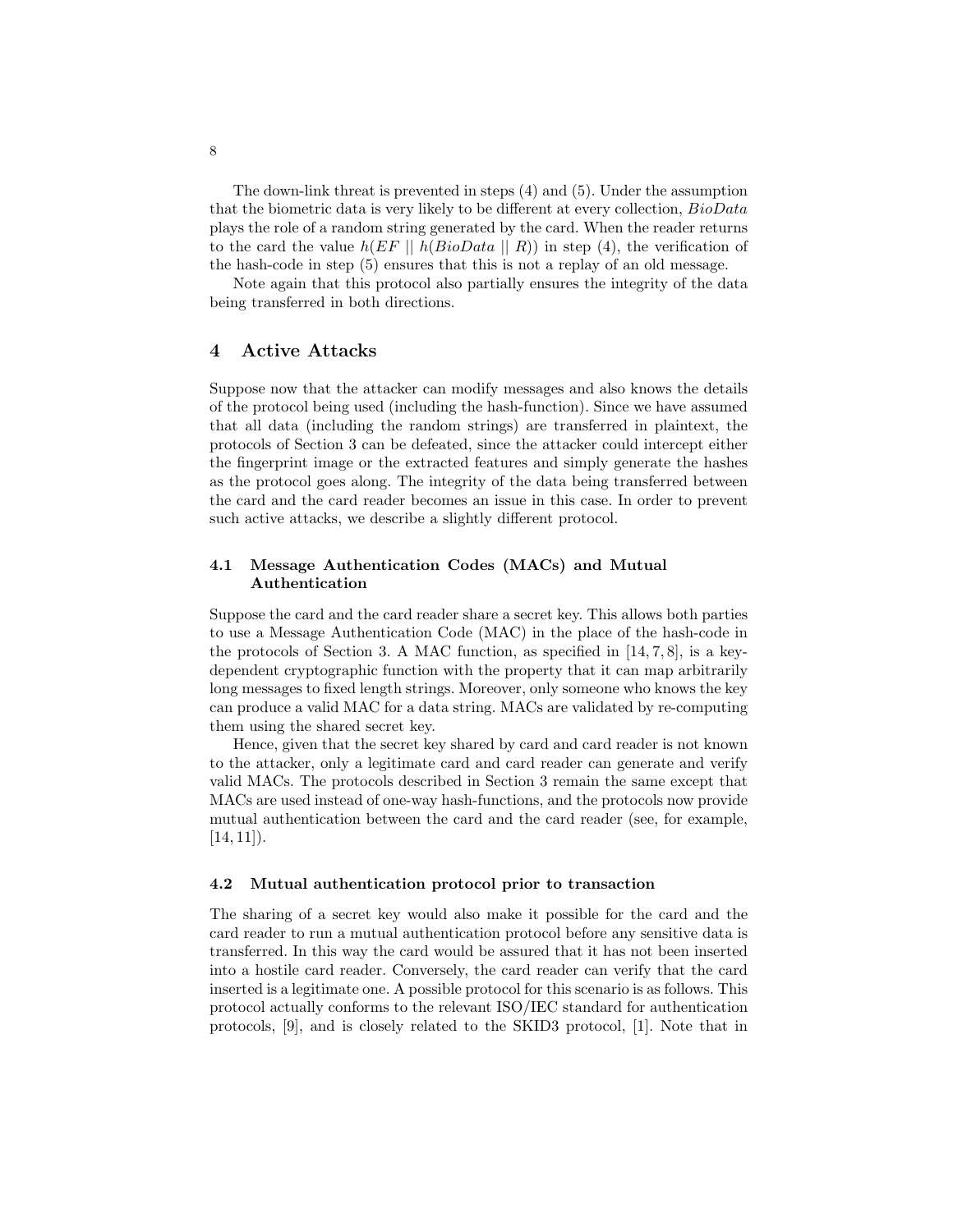this protocol m denotes a MAC function; specifically,  $m_K(X)$  denotes the MAC computed on data string  $X$  using key  $K$ .

- 1. The reader generates a random string  $R_1$  and sends it to the card.
- 2. The card generates a random string  $R_2$  and sends to the reader the two values:  $R_2 || m_K(R_2 || R_1)$ .
- 3. The reader computes  $m_K(R_2 \parallel R_1)$  and verifies that it is identical to the value sent by the card.
- 4. The reader sends to the card:  $m_K(R_1 \parallel R_2)$ .
- 5. The card computes  $m_K(R_1 \parallel R_2)$  and verifies that it is identical to the value sent by the reader.

One possible reason for taking this approach — rather than the one in Section 4.1 — might be that computing a MAC on the fingerprint data is not feasible. This is because, whereas PINs are very short, fingerprint samples are rather large, and the limited computational and storage capabilities of the card may severely limit the possibilities of a MAC computation on the fingerprint data. Hence conducting the authentication protocol before the exchange of sensitive data would be a reasonable alternative. Note however that this approach does not prevent active attacks such as those described at the beginning of Section 4.

## 4.3 Sharing a secret key

Methods by which the card and the card reader can share a secret key are now considered. One possible way to accomplish this is to have a single key shared by all cards and card readers in the application. The fact that a universal key is shared by all parties in the application domain is a potential source of weakness, but the use of a secret key nevertheless makes things more difficult for an attacker. Measures could also be adopted to improve the overall security of such a system.

One such measure is to have expiry dates for keys. Keys would expire periodically and new keys would be generated — together with a new card possibly. Card readers would have to be equipped with copies of all the current keys. If a key is compromised, this measure would at least limit the period of time in which attacks could be carried out. A second approach would have all parties in the application sharing a list of keys  $(K_1, K_2, \ldots, K_n$  say) rather than a single key. At the beginning of the protocol, in step 2, the card chooses at random a key  $K_i$   $(1 < i < n)$  from the list, and sends to the card reader:

 $R_2 \parallel Biodata \parallel i \parallel m_{K_i}(R_2 \parallel R_1 \parallel Biodata).$ 

The card reader uses the key index  $i$  to determine which key is being used. The protocol then proceeds with all MACs generated using  $K_i$ . In this case, even if one key is compromised (e.g. by cryptanalytic means), the attacker would have to make many attempts until the compromised key is used again. However, after a few failed attempts to use the card, the card would be blocked, making it unlikely that this attack would work. In order to further improve security, cards could be given different subsets of the same set of keys, although all readers would have all possible keys.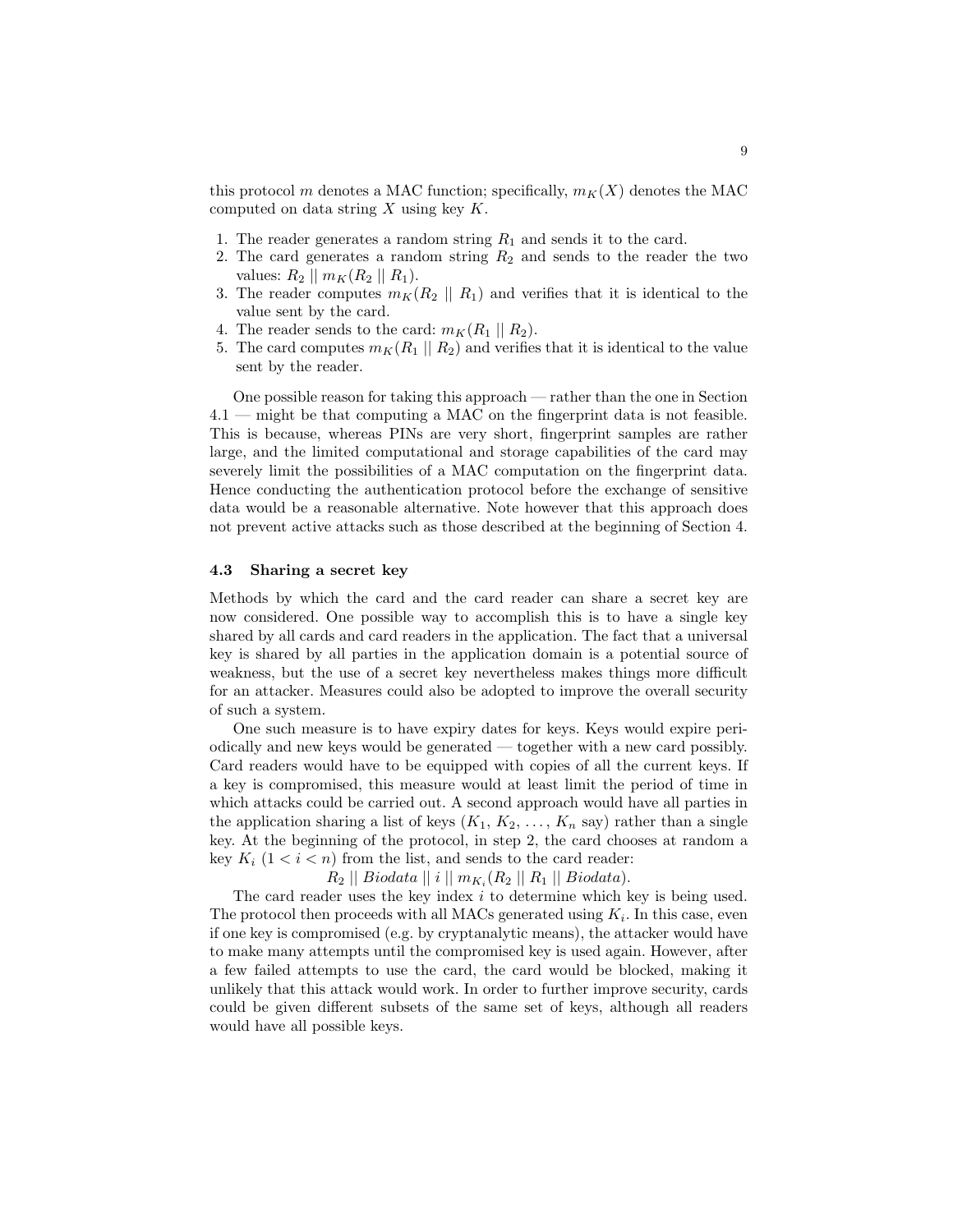A third approach avoids the weakness of using a universal key by giving a unique key to each card. Each card reader would then need to have all such keys or, at least, on-line access to a centralised database of keys. The need for a key database could be avoided by deriving all card keys from a single secret master key. Specifically it would be possible to derive a card secret key from a combination of a secret master key with a card serial number (e.g. using a one-way function such as a cryptographic hash-function exhibiting pseudorandomness properties). Such a scheme will work as long as the card reader has access to the master key. Card key derivation from a card issuer secret master key is a solution described in Annex A1.4 of EMV Book 2 [2], an industry standard governing interactions between a card and terminal, and used for smartcard-based debit and credit cards.

## 5 Conclusions

All the threats examined in this paper arise from an assumed lack of integrity for the communications link between card and card reader. If it is assumed that the card reader is a trusted device and has not been interfered with or replaced, then guaranteeing the integrity of the link between the card and the card reader would effectively prevent all the threats, even in the absence of any confidentiality for data transferred.

If the integrity of the communications link is untrusted, then security protocols are able to prevent some attacks. Replay attacks can be prevented using random numbers and hash-functions to ensure the freshness of the data. This countermeasure requires the card to be capable of computing hash-functions and/or generating random numbers. Alternatively, by its very randomic nature, the biometric data may play the role of the random string generated on the smartcard. Active attacks can be prevented using similar protocols, using MACs instead of hash-functions. MACs can also be used to provide mutual authentication between the card and the reader. If the cryptographic capability of the card is limited, then a mutual authentication protocol can be conducted before any sensitive data is exchanged, instead of protecting the actual data transfer. In any case, the use of MACs requires that the card and the reader share a secret key, and possible means by which such keys could be managed have also been discussed.

#### 6 Acknowledgments

The work described in this paper has been supported by the European Commission through the IST Programme under Contract IST-2000-25168 (Finger Card). The information in this document is provided as is, and no guarantee or warranty is given or implied that the information is fit for any particular purpose. The user thereof uses the information at its sole risk and liability.

The authors would like to thank their colleagues in the Finger Card Project for their encouragement and advice.